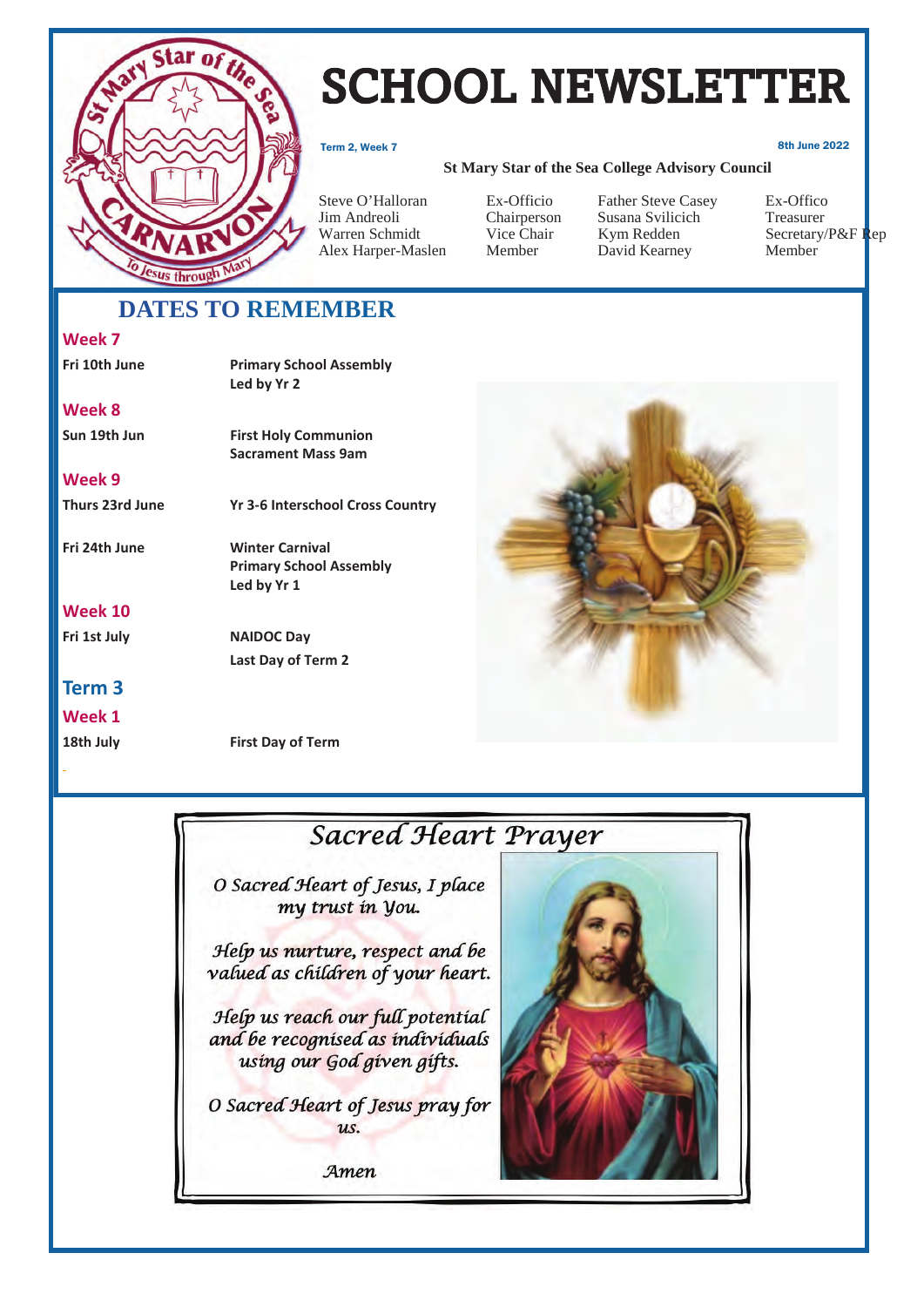### **From The principal's desk**

Dear Parents, Teachers and Friends,

Whenever a young child joins the rest of the family for a "first time", such as sitting in an ordinary chair at mealtime, it's a big occasion – for many reasons. Besides being a time of privilege, it is also a time of accepting a responsibility, namely, the acquisition of good table manners; how good the manners, depends on the parents' ongoing assistance, instruction and example. Similarly, when a young person receives their First Holy Communion it is a big occasion, for the child joins the rest of the family at the table of God's family. This, likewise, is a privilege but also a time of accepting a responsibility, namely, being true to Christ. How well this is achieved will once again depend on the parents ongoing assistance, instruction and example.

As Catholic parents, we believe that Jesus gave us His own Body and Blood in the Sacrament of the Holy Eucharist. We believe that Jesus is really present in this Sacrament. The Holy Eucharist is not just a symbol, nor is it a memory, nor is it just a promise. It is really Jesus Christ. This is what we mean by the Real Presence of Christ in the Eucharist. This is why we call the Holy Eucharist the Blessed Sacrament. All the Sacraments are blessed, all the Sacraments give us the grace of Jesus, but this Sacrament gives us Jesus, Himself.

The Body of Christ offered in the consecrated bread and wine, is not something but someone. We do not say that the Eucharist is like the Body and Blood of Jesus but that it is the Body and Blood of Jesus. Jesus said, "This is My Body." "This is my Blood." When Jesus gives His Body, Blood, Soul and divinity to us, we give our body, blood, soul and humanity to Him. St John Vianney, the Patron Saint of priests, illustrates this giving in his prayer, "My God, come to me, so that You may dwell in me, and I may dwell in You." We give ourselves to Jesus by truly loving one another.

We wish all the students the very best who are receiving the Holy Eucharist for first time on Sunday, 19th June. We are sure that this will be an important occasion the students will remember for the rest of their lives.

#### **FIRST EUCHARIST PARENT/CHILD MEETING**

There will be a parent/child meeting for the students and their parents on Thursday evening, 9th June, at 6:00 pm.

#### **INTERSCHOOL CROSS COUNTRY**

On Thursday the 23rd June the Interschool cross country will be held for students from Year  $3 - 6$ . The event will begin near the Community College and conclude at the Christian School.

#### **INTERSCHOOL WINTER SPORTS CARNIVAL**

The annual winter sports carnival is being held on Friday, 24th June at the Festival Grounds. All parents and friends are welcome to come along on the day and support the students from years 4-6.

the Allon.

Steve O'Halloran Principal

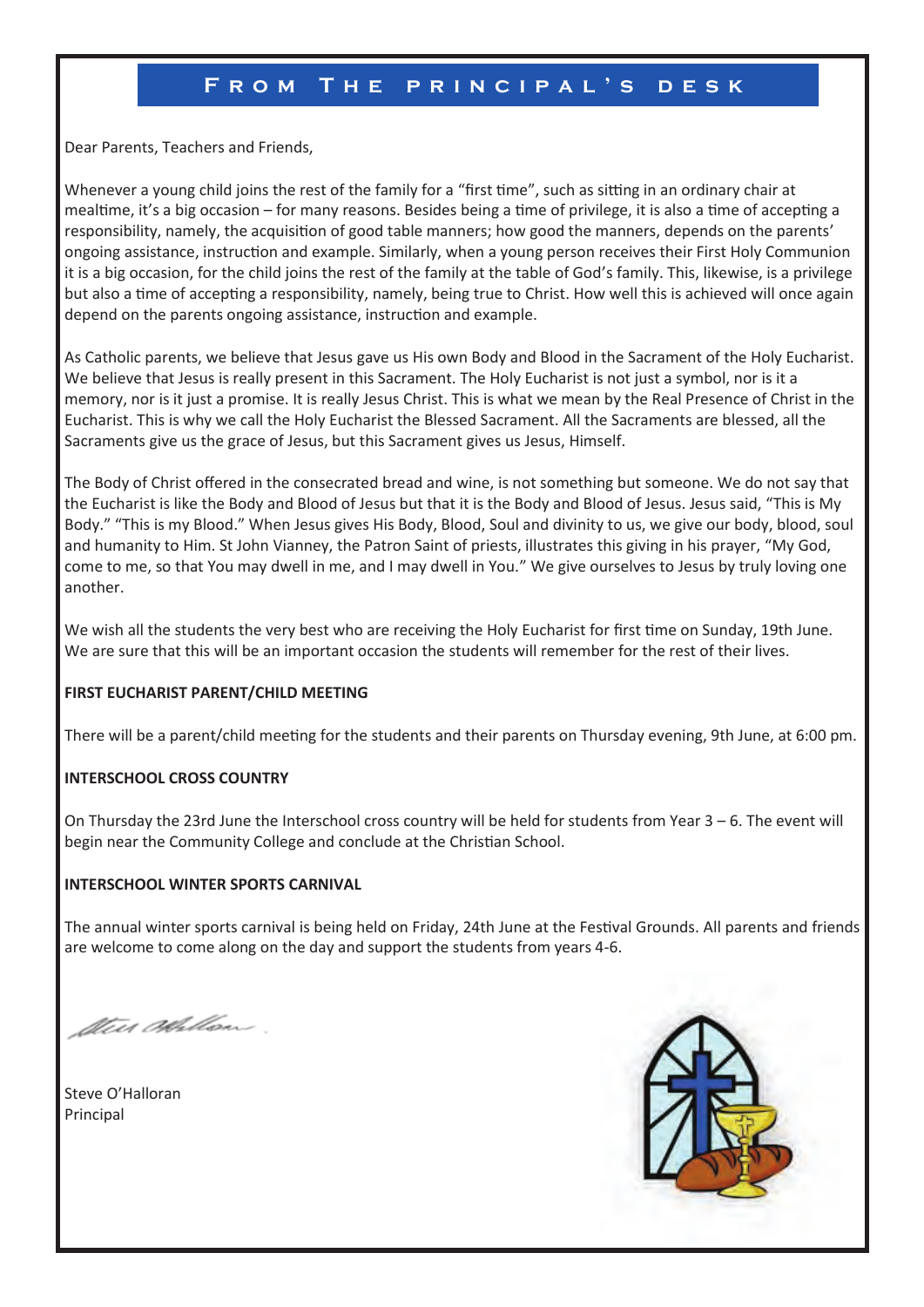## **Head of Secondary News**

Welcome to Exam Week for our Year 10s. Our Year 11 and 12 students will be feeling relieved after completing their exams for their ATAR courses over the past two weeks. We congratulate them on their preparation leading up to the exams, their diligence throughout the exams and their ability to ensure consistent focus throughout the time period.

#### **EXAMS**

 $\mathbf{r}$ 

Exams this week formally set for our Year 10s only, however some Year 9 teachers have chosen to still deliver semi-exams in this same time period. If you are wondering when these will take place, please look in your child's diaries as this should contain a record of all of their assessments and their due dates.

| <b>SESSIONS</b>     | MONDAY- Public | TUESDAY              | WEDNESDAY                                      | THURSDAY                                                | FRIDAY                            |
|---------------------|----------------|----------------------|------------------------------------------------|---------------------------------------------------------|-----------------------------------|
|                     | Holiday        |                      |                                                |                                                         |                                   |
|                     |                |                      |                                                |                                                         |                                   |
| 8.15 - 8.30AM       |                | 8.20am               | 8.20am                                         | 8.20am                                                  | 8.20am                            |
| <b>HOMEROOM</b>     |                | <b>ENGLISH EXAM</b>  | <b>SCIENCE EXAM</b>                            | <b>HASS EXAM</b>                                        | <b>MATHS EXAM</b>                 |
|                     |                | Science Room         | Math Room                                      | English Room                                            | Maths Room                        |
|                     |                | Catherine Chinnery   | <b>Tim Manser</b>                              | <b>Trudy Cox</b>                                        | <b>Tim Manser</b>                 |
| 8.30 - 9.20AM       |                | <b>ENGLISH EXAM</b>  | <b>SCIENCE EXAM</b>                            | <b>ENGLISH EXAM</b>                                     | <b>MATHS EXAM</b>                 |
| PERIOD <sub>1</sub> |                | Science Room         | Math Room                                      | English Room                                            | Maths Room                        |
|                     |                | Catherine Chinnery   | Tim Manser                                     | <b>Trudy Cox</b>                                        | <b>Tim Manser</b>                 |
| $9.20 - 10.10$ AM   |                | <b>ENGLISH EXAM</b>  | <b>SCIENCE EXAM</b>                            | <b>ENGLISH EXAM</b>                                     | <b>MATHS EXAM</b>                 |
| PERIOD <sub>2</sub> |                | Science Room         | Math Room                                      | English Room                                            | Maths Room                        |
|                     |                | Catherine Chinnery   | Lara Concannon                                 | <b>Trudy Cox</b>                                        | Tim Manser                        |
| 10.10 - 10.30AM     |                | <b>ENGLISH EXAM</b>  | <b>SCIENCE EXAM</b>                            | <b>ENGLISH EXAM</b>                                     | <b>MATHS EXAM</b>                 |
| <b>RECESS</b>       |                | Science Room         | Math Room                                      | English Room                                            | Maths Room                        |
|                     |                | Narelle Holtham      | Liam Chinnery                                  | Narelle Holtham                                         | Narelle Holtham                   |
|                     |                |                      |                                                |                                                         |                                   |
| 10.30 11.30454      |                | $ -$<br>$\mathbf{1}$ | $ -$<br>$\mathbf{1}$ $\mathbf{1}$ $\mathbf{6}$ | $\sim$ $\sim$<br>$\mathbf{1}$ $\mathbf{1}$ $\mathbf{6}$ | 1.1 <sub>m</sub><br>$\sim$ $\sim$ |

#### **FUTURE YEAR 11 and 12 STUDENTS**

We have been extremely fortunate over the past month to have visits from the following groups:

- Rio Tinto
- ADF (Australian Defence Forces)
- AFLS (Aboriginal Family Law Services)

Each of these groups has presented to the student's career opportunities which are available within their industries.

On top of this we have also had meetings with

- Rio Tinto
- Hastings
- Durack TAFE

Our current and future students are fortunate enough to be in a time where each of these groups are interested in setting up pathways for our students within the schools to encourage local members to take up employment. TAFE is looking to support these industries by providing courses which direct- ly and the ly state of the ly state of the ly impact their future employment.

 We are excited to see where this will lead our future Year 11 and 12 students from 2023 and beyond.

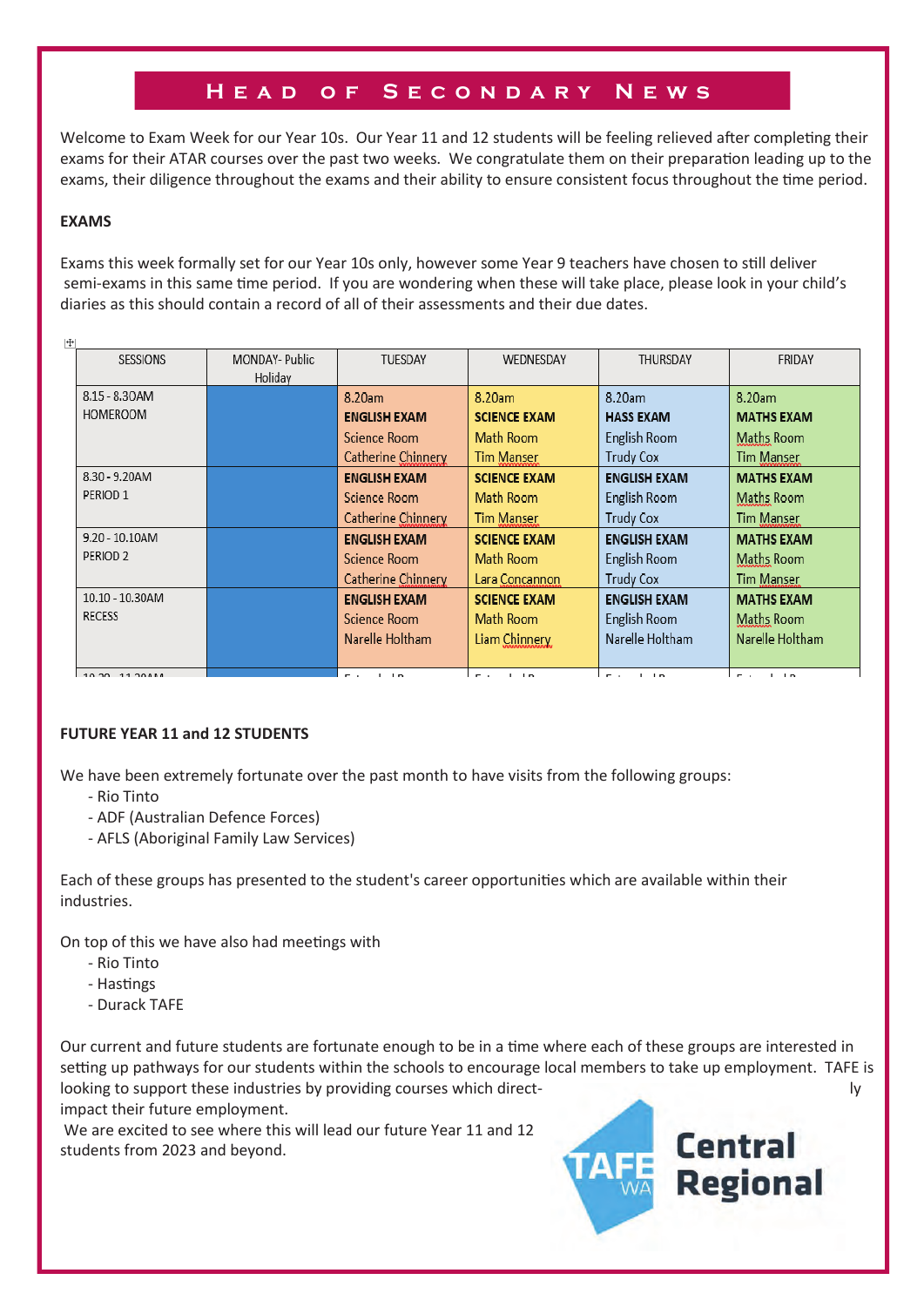### **Head of Secondary News**

#### **CAREERS FAIR**

Last year our Year 10 – 12 students were given the opportunity to visit the careers fair put together by local businesses and interest groups. This fair will be held again in August and our students are invited once more, including our Year 9s. During that week we are also hoping to have visits from TAFE and Hastings to be followed up by our Year 10 Parent Information evening on the 23<sup>rd</sup> August. This will lead straight into course selection for our future Year 11 and 12 students.

#### **HOMEWORK**

We often have parents querving their child's 'lack of homework'. All students do have homework each night. Research into education has indicated there is very little success in sending new work home with students to complete. Instead work which requires students to revise and interact with earlier learning is successful. Therefore, teachers have been encouraged to limit extra work. Instead, teachers are asked to provide students with opportunities to revise their learning from that day with particular emphasis on learning new terms from each day and making sure they understand concepts. If they have not understood concepts, they need to approach their teacher the next day and seek clarification. Students may also use the time to practice skills such as math problems, science problems, paragraph writing etc. Revising should only take about 10 minutes per core area.

In terms of assessments, all students should be given enough time in class to complete the assessment, however, if the student has not utilised the time well or has had difficulty with the assessment then time may be required outside of class time. Study classes are provided twice a week after school if students need extra support or even just a quiet space to revise their concepts.

#### **STUDY CLASS**

Continues this term, every Tuesday and Thursday afternoon from 2.40 - 3.40pm with snacks provided.

#### **LUNCHTIME ART**

Every Friday at lunchtime, Miss Vinnie will be holding an art session for a group of 10 students.

Narelle Holtham Acting Head of Secondary

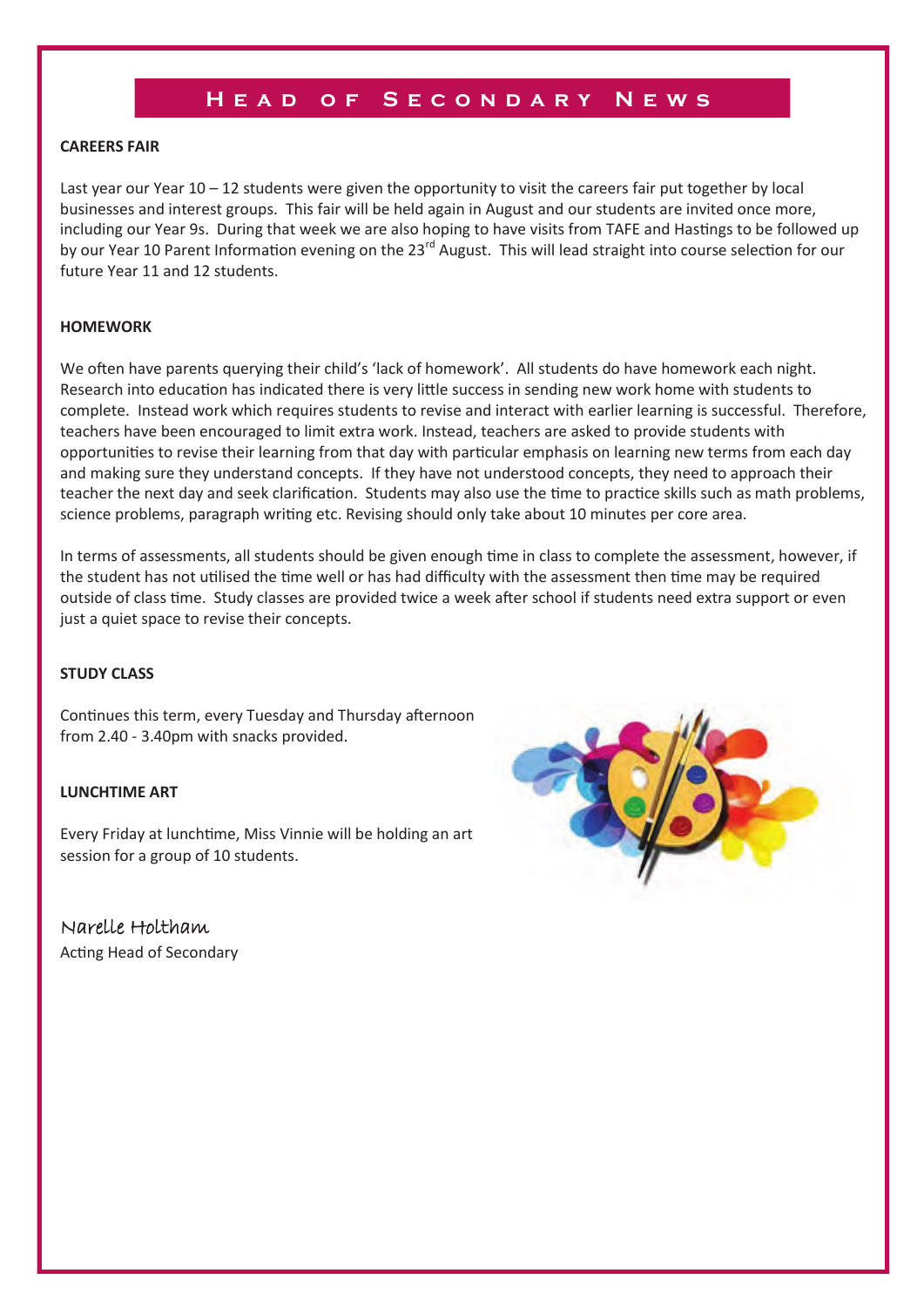# **TERM DATES**

**Term 2** 

Tuesday 26th April to Friday 1st July

**Term 3** 

Monday 18th July to Friday 23rd September **Term 4** 

Monday 10th October to Friday 9th December



There are a number of jackets, lunch boxes and sports clothes in the lost property shelves outside the library— if your child is missing something, please ask them to go and check this area.

Please also remember to write your name on items of clothing especially jackets!

**Lost Propertu** 



# **PRIMARY HOMEWORK CLASSES**

**Primary Home Work Classes are back on Tuesday and Thursday and are being held in the Library.** 

> **Please contact the School office on 99411 328 for further information.**



Uniform Shop Open every Tuesday and Thursday from  $2.45 - 3.15$  pm



**HIGH SCHOOL** STUDY CLASS

EVERY TUESDAY AND THURSDAY FROM 2:40PM TO  $3:40$  PM

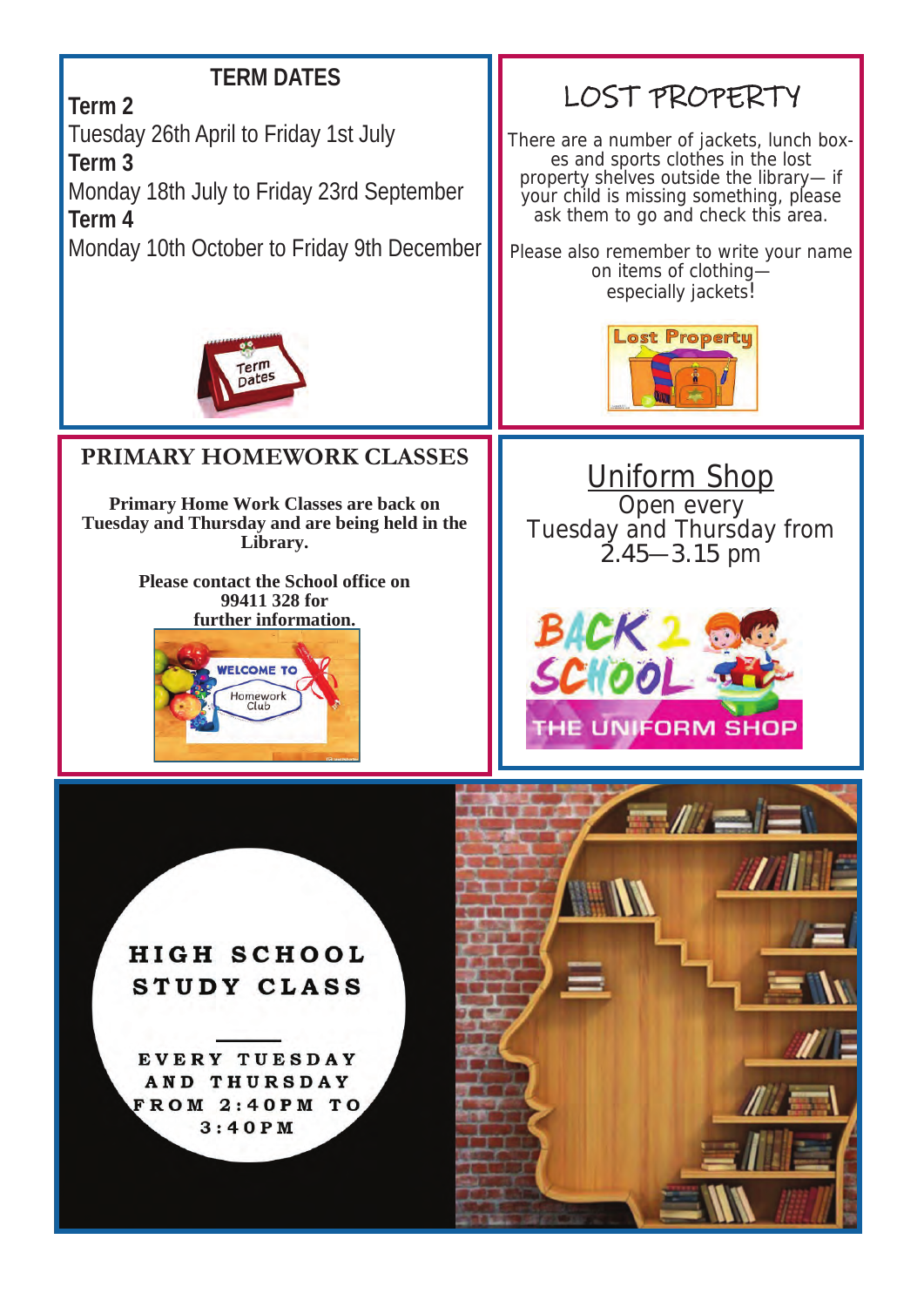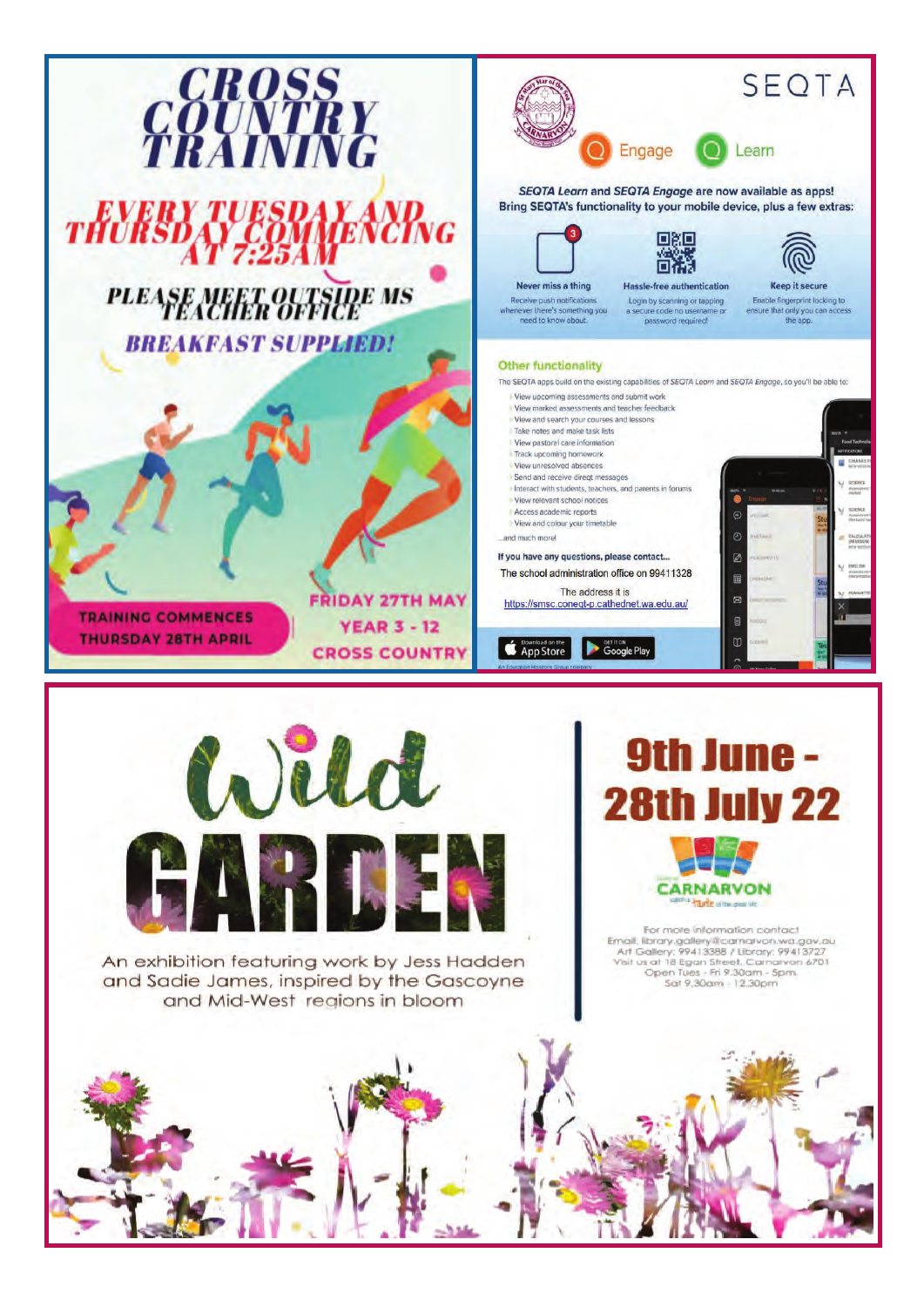

Ргаміаг'е Readina **Challenge** 

Reading can take you

**Register for the Premier's Reading Challenge** to start your magical journey.

Join the adventure!

We encourage you to join us in unlocking the wonderful world of reading for your children. Help them to join the Premier's Reading Challenge. Will they fly above the clouds, dive into the ocean or jump into a rocket ship? All students from Kindergarten to Year 10 are challenged to read 12 books by 9 September 2022.

You can help your children sign up via the website, choose their own avatar and log all the books they read over the course of the Challenge. Weekly prizes will be awarded to students who log a book that week, with major prizes drawn when the challenge ends.

Books don't have to be in English – children are encouraged to read books in their first language.

There are extraordinary tourism prizes to be won each week. Visit the **Premiers Reading Challenge** Website to begin their magical journey.